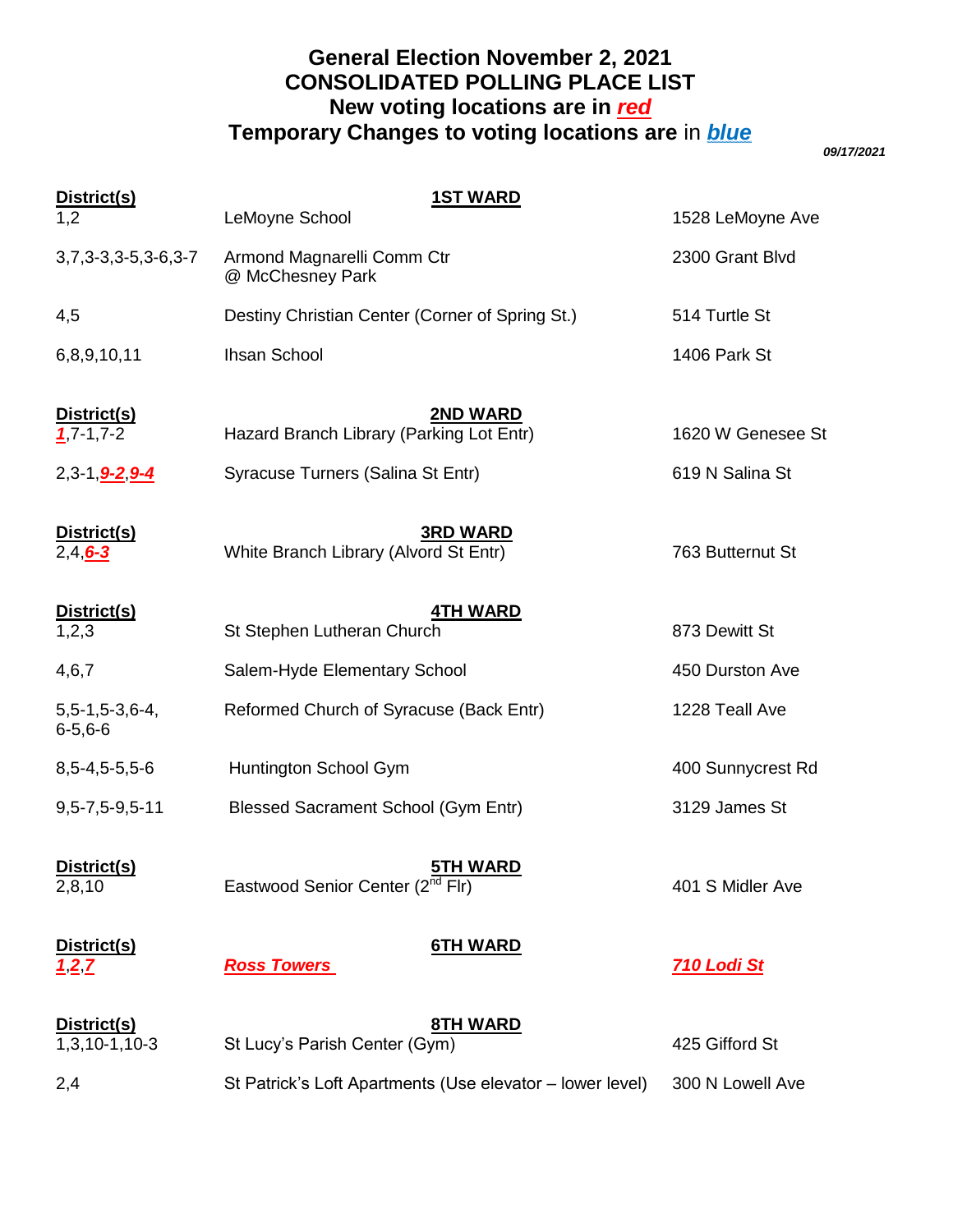| District(s)<br>$1,6,15-1$                               | <b>9TH WARD</b><br>Institute of Technology (Gym)                                              | 258 E Adams St               |
|---------------------------------------------------------|-----------------------------------------------------------------------------------------------|------------------------------|
| $3,10-2,10-4,$<br>$10-5, 10-6$                          | <b>WCNY TV/FM (Marcellus St Entr)</b>                                                         | 415 W Fayette St             |
| 5                                                       | <b>Pioneer Homes Coffee House</b>                                                             | 1001 S McBride St            |
| District(s)<br>1,5,9,10                                 | <b>11TH WARD</b><br>Mundy Library                                                             | 1204 S Geddes St             |
| 2,3,4,6,7,8<br>12-3,12-5, 13-3, 13-4                    | Bellevue Heights Methodist Church (Fellowship Hall)                                           | 2112 S Geddes St             |
| District(s)<br>1,2                                      | <b>12TH WARD</b><br><b>Syracuse Community Connections</b><br>(aka Southwest Community Center) | 401-425 South Ave            |
| 4, 13-1, 13-2                                           | Elmwood School Bldg (Gym)                                                                     | 1728 South Ave               |
| District(s)<br>5,8                                      | <b>13TH WARD</b><br>Faith Heritage School (Activity Ctr)                                      | 3740 Midland Ave             |
| 6,14-1                                                  | <b>Brighton Academy (Rear Entr- Auditorium)</b>                                               | <b>309 W Brighton Ave</b>    |
| $7,9,14-6, 14-7$<br>14-10, 14-11                        | American Legion Valley Post 1468                                                              | 110 Academy St               |
| District(s)<br>2,3,5,8                                  | <b>14TH WARD</b><br><b>Greater Evangelical Church</b><br>of God in Christ (Salina St Entr)    | 4325 S Salina St             |
| <u>4,19-3</u>                                           | <b>Goldstein Student Center</b>                                                               | 401 Skytop Rd                |
| 9,12                                                    | <b>Brighton Towers</b>                                                                        | 821 E Brighton Ave           |
| District(s)<br>$2,3,16-1,16-4,$<br>$16 - 5$             | <b>15TH WARD</b><br>S U Huntington Hall (Marshall St Entr)                                    | University Ave & Marshall St |
| 45                                                      | <b>Toomey Abbott Towers</b>                                                                   | 1207 Almond St               |
| District(s)<br>$2,3,\underline{19-4},19-6,$<br>$19 - 7$ | <b>16TH WARD</b><br>Spiritual Renewal Center (Lower Level)                                    | 1342 Lancaster Ave           |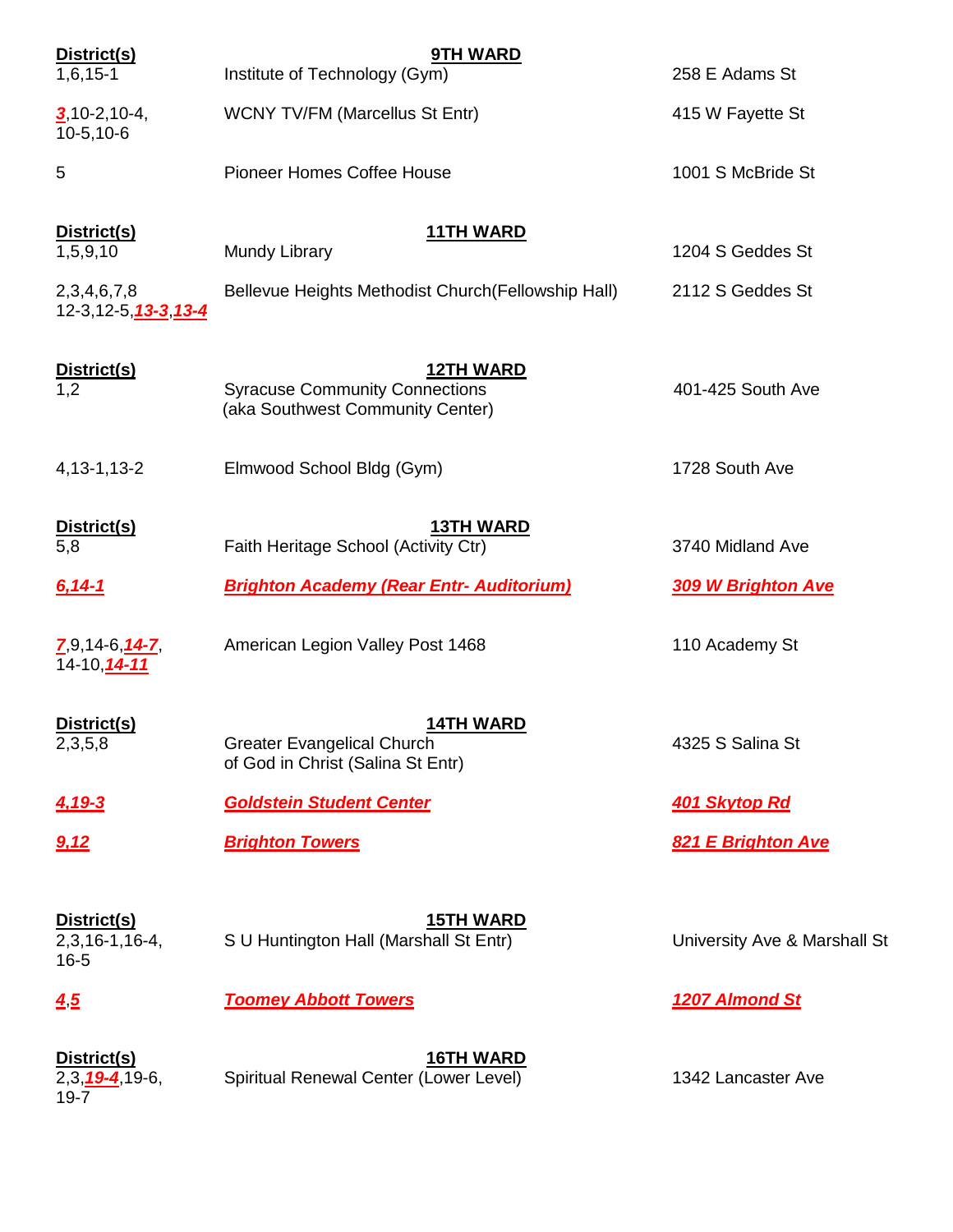| District(s)<br>1, 2, 3, 12 | <b>17TH WARD</b><br>Erwin First United Methodist Church (Parking Lot Entr) | 920 Euclid Ave      |
|----------------------------|----------------------------------------------------------------------------|---------------------|
| 4                          | Levy School Bldg (Fellows Ave Entr)                                        | 157 Fellows Ave     |
| 5,6,19                     | P.E.A.C.E.                                                                 | 215 Bassett St      |
| 7,8,9                      | Hillside Work Scholarship Connection (Gym)                                 | 101 East Ave        |
| 10,14,17,18                | Elmcrest Children's Center (Gym)                                           | 960 Salt Springs Rd |
| 11                         | Syracuse Boys & Girls Club                                                 | 2100 E Fayette St   |
| 13,15,16                   | Nottingham High School (Main Entr)                                         | 3100 E Genesee St   |
| District(s)<br>1,2         | <b>18TH WARD</b><br>Almus Olver Towers (Activity Rm)                       | 300 Burt St         |
| District(s)<br>1,2         | <b>19TH WARD</b><br>Seals Community Center (Kirk Park off Midland Ave)     | 300 W Borden Ave    |
| 5                          | Reformed Presbyterian Church                                               | 2517 S Salina St    |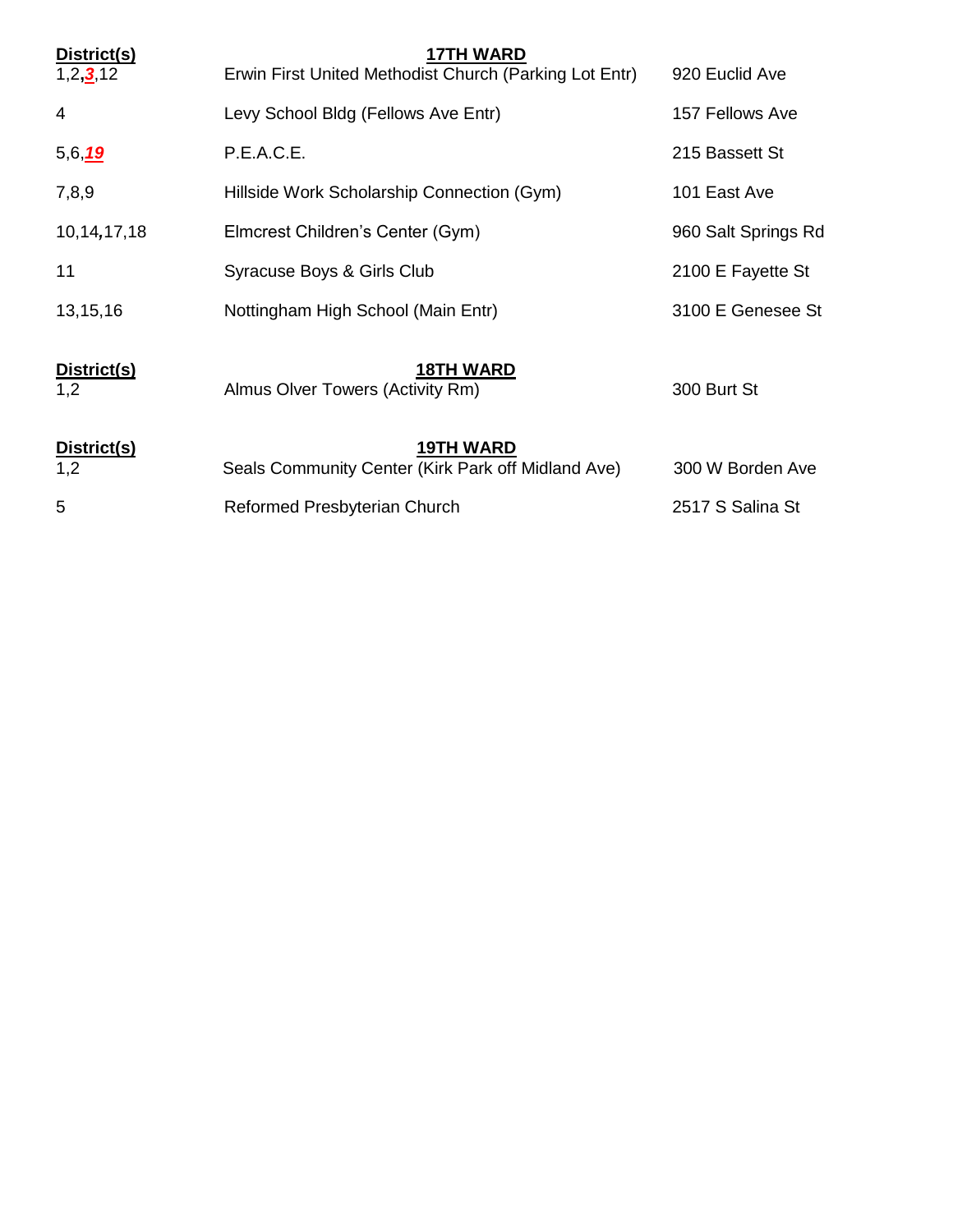# **General Election November 2, 2021 CONSOLIDATED POLLING PLACE LIST New voting locations are in** *red* **Temporary Changes to voting locations are** in *blue*

#### **TOWN OF CAMILLUS**

| District(s)        |                                      |                             |
|--------------------|--------------------------------------|-----------------------------|
| 1,6,19             | Camillus Fire Station (Rear Entr)    | 5801 Newport Rd, Camillus   |
| 2,16               | <b>Holy Cross Church</b>             | 3690 Armstrong Rd, Syracuse |
| 3,14,22            | St Michael's Lutheran Church         | 5108 W Genesee St, Camillus |
| 4, 11, 20, 21      | Camillus Municipal Bldg              | 4600 W Genesee St, Syracuse |
| 5, 12, 17          | New Life Syracuse Church (Rear Entr) | 804 Onondaga Rd, Syracuse   |
| 7                  | Camillus Elks Lodge # 2367           | 6117 Newport Rd, Camillus   |
| 8,9,10,15,18,23,24 | St Joseph's Parish Center (Gym)      | 5600 W Genesee St, Camillus |
| 13                 | Camillus Village Hall                | 37 Main St, Camillus        |

#### **TOWN OF CICERO**

**District(s)**

| $\mathbf{1}$       | <b>Cicero Town Hall</b>                  | 8236 Brewerton Rd, Cicero            |
|--------------------|------------------------------------------|--------------------------------------|
| 2,8                | Lakeshore Baptist Church                 | 6696 Lakeshore Rd, Cicero            |
| 3,7,12,14          | <b>Bellewood Baptist Church</b>          | 445 Church St, N Syracuse            |
| 4,11,21            | <b>Brewerton Fire Station</b>            | 9625 Route 11, Brewerton             |
| 5,6                | North Syracuse Community Center          | 700 South Bay Rd, N Syracuse         |
| 9,10,18            | J. H. Spire American Legion              | 5575 Legionnaire Dr, Cicero          |
| 13,20              | St Francis of Assisi Church (Parish Ctr) | 7820 Bridgeport-Minoa Rd, Bridgeport |
| 15, 16, 17, 22, 24 | <b>Believers Chapel</b>                  | 7912 Thompson Rd, Cicero             |
| 19,23              | Cicero Elementary School                 | 5979 Route 31, Cicero                |
| 25,26              | Cicero United Methodist Church           | 8416 Brewerton Rd, Cicero            |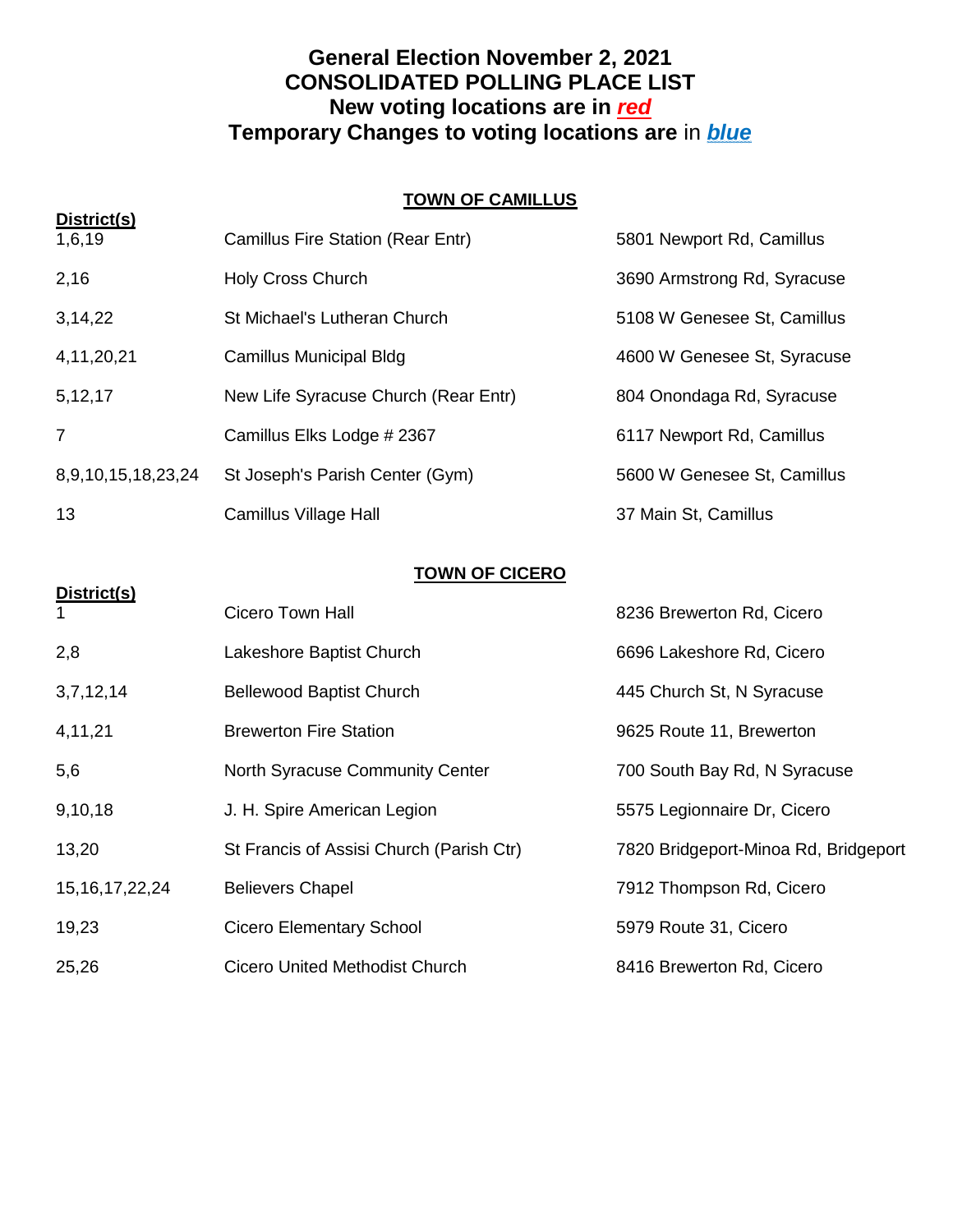#### **TOWN OF CLAY**

| District(s)                       |                                                                 |                              |
|-----------------------------------|-----------------------------------------------------------------|------------------------------|
| 1,27,31                           | Clay Town Hall                                                  | 4401 Route 31, Clay          |
| 2,9                               | North Syracuse Education Association (NSEA)                     | 210 S Main St, N Syracuse    |
| 3,19                              | <b>Grace Evangelical Covenant Church</b><br>(corner Stearns Rd) | 5300 Route 31, Clay          |
| 4,28,32,45,46                     | <b>Buckley Road Baptist Church</b>                              | 4962 Buckley Road, Liverpool |
| 5,20                              | <b>Willow Field Elementary School</b>                           | 3900 Route 31, Liverpool     |
| 6,34,43,44                        | St Elizabeth Ann Seton Church (Gym)                             | 3494 Route 31, Baldwinsville |
| $Z$ , 10, 13, 17, 35,<br>37,38,40 | North Syracuse School District Offices                          | 5355 W Taft Rd, N Syracuse   |
| 8,24,42                           | Pope John XXIII Catholic Church                                 | 8290 Soule Rd, Liverpool     |
| 11                                | <b>Bear Road School</b>                                         | 5590 Bear Rd, N Syracuse     |
| 12,33                             | <b>Clay Senior Center</b>                                       | 4948 Route 31, Clay          |
| 14,29                             | <b>Liverpool School District Offices</b>                        | 195 Blackberry Rd, Liverpool |
| 15,22,26                          | Redeemer Evangelical Covenant Church                            | 7565 Morgan Rd, Liverpool    |
| 16,21                             | United Church of Christ (Bayberry)                              | 215 Blackberry Rd, Liverpool |
| 18,36,41                          | Northside Baptist Church                                        | 7965 Oswego Rd, Liverpool    |
| 23,25                             | Church of Christ                                                | 4268 Wetzel Rd, Liverpool    |
| 30,39                             | Messiah's Church Reformed Presbyterian                          | 8181 Stearns Rd, Clay        |

## **TOWN OF DEWITT**

| District(s)              |                                     |                                    |
|--------------------------|-------------------------------------|------------------------------------|
| 1,8                      | Jamesville Fire Station             | 6661 E Seneca Tpke, Jamesville     |
| 2,23                     | <b>Tecumseh Elementary School</b>   | 901 Nottingham Rd, Jamesville      |
| 3,5                      | Dewitt Community Church             | 3600 Erie Blvd East, Dewitt        |
| 4,6,17                   | Jamesville-Dewitt High School (Gym) | 6845 Edinger Dr, Dewitt            |
| $Z$ , 12, 13, 20, 21, 25 | East Syracuse Fire Station #2       | 148 Sanders Creek Pkwy, E Syracuse |
| 9,11                     | East Syracuse Village Hall          | 204 N Center St, E Syracuse        |
| 10,19,24                 | Pebble Hill Presbyterian Church     | 5299 Jamesville Rd, Dewitt         |
| 14, 16, 22               | Jewish Community Center (Main Entr) | 5655 Thompson Rd, Dewitt           |
| 15,18                    | <b>Dewitt Town Hall</b>             | 5400 Butternut Dr, E Syracuse      |
|                          |                                     |                                    |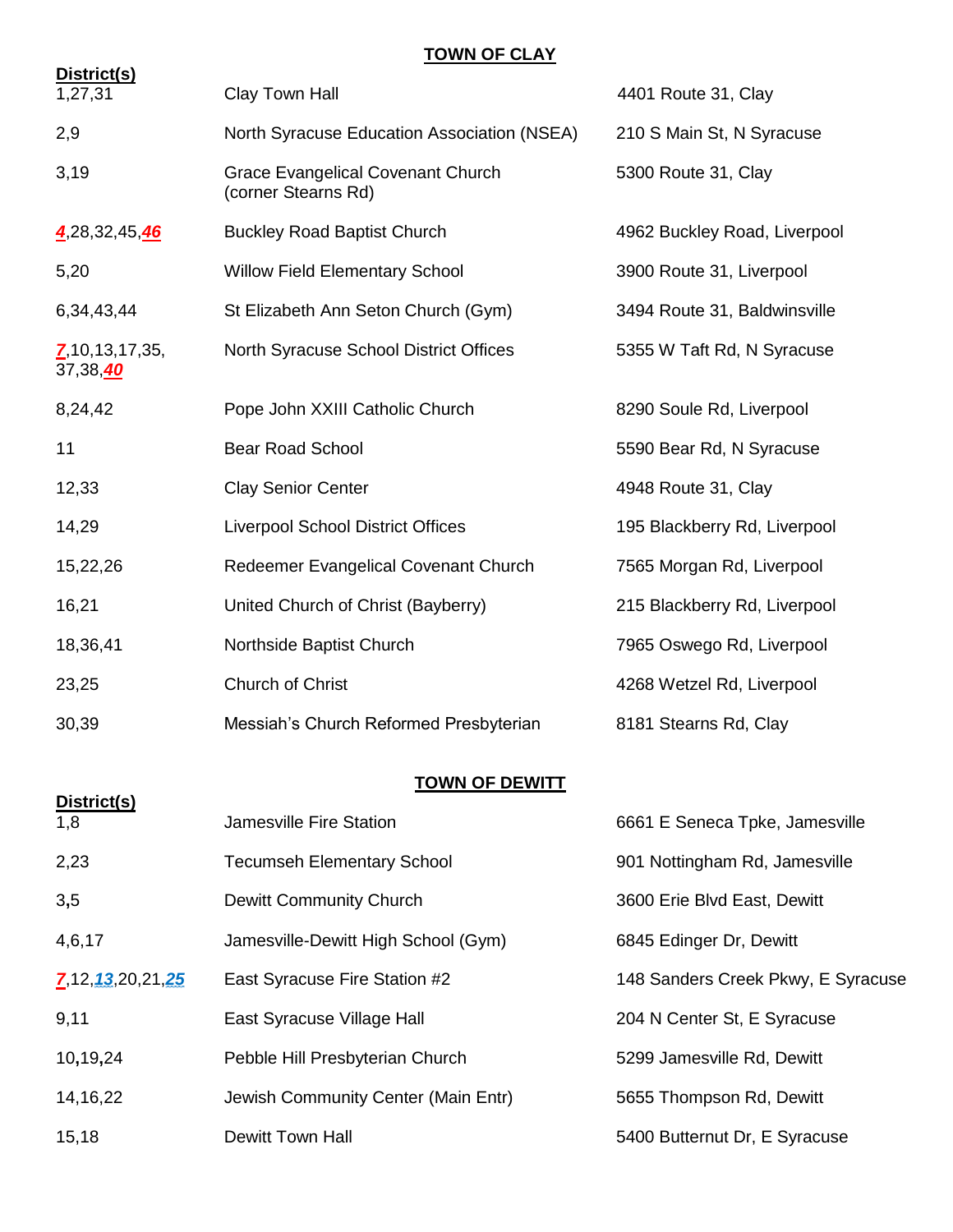## **TOWN OF ELBRIDGE**

| District(s)<br>1,4,5              | <b>Elbridge Firehouse</b>                                    | 275 Route 5 East, Elbridge        |
|-----------------------------------|--------------------------------------------------------------|-----------------------------------|
| 2,3                               | Jordan-Elbridge Community Center                             | 1 Route 31 West, Jordan           |
| District(s)<br>1,2                | <b>TOWN OF FABIUS</b><br><b>Fabius Area Community Center</b> | 7786 Main St, Fabius              |
|                                   | <b>TOWN OF GEDDES</b>                                        |                                   |
| District(s)<br>1,3,4,<br>12,13,14 | Solvay-Geddes Community Youth Center                         | 1010 Woods Rd, Solvay             |
| 2,7,11                            | Cherry Road School (Cafeteria Entr)                          | 201 Cherry Rd, Syracuse           |
| 5,17,20                           | <b>Lakeside Recreation Center</b>                            | 1002 State Fair Blvd, Syracuse    |
| 6.9, 15, 16, 19                   | Bishop Ludden Jr/Sr High (Side Entr)                         | 815 Fay Rd, Syracuse              |
| 8, 10, 18                         | Solvay Fire Department                                       | 1925 Milton Ave, Solvay           |
|                                   | <b>TOWN OF LAFAYETTE</b>                                     |                                   |
| District(s)<br>1,2 $345$          | LaFayette Fire Station #1                                    | 2444 Route 11 South, LaFayette    |
| <b>TOWN OF LYSANDER</b>           |                                                              |                                   |
| District(s)<br>1,3                | Little Utica Methodist Church                                | 1459 Lamson Rd, Phoenix           |
| 2,15                              | <b>Beaver Lake Nature Center</b>                             | 8477 E Mud Lake Rd, Baldwinsville |
| 4,11                              | <b>Baldwinsville First United Methodist Church</b>           | 17 W Genesee St, Baldwinsville    |
| 5,7,12                            | <b>Baldwinsville Public Library</b>                          | 33 E Genesee St, Baldwinsville    |
| 6,13,14                           | Lysander Town Bldg (Auditorium)                              | 8220 Loop Rd, Baldwinsville       |
| 8,9,10                            | Belgium-Cold Springs Fire House (River Rd)                   | 7920 W River Rd, Baldwinsville    |
| 16,17,18                          | Belgium-Cold Springs Fire House (Radisson)                   | 8451 Loop Rd, Baldwinsville       |
|                                   |                                                              |                                   |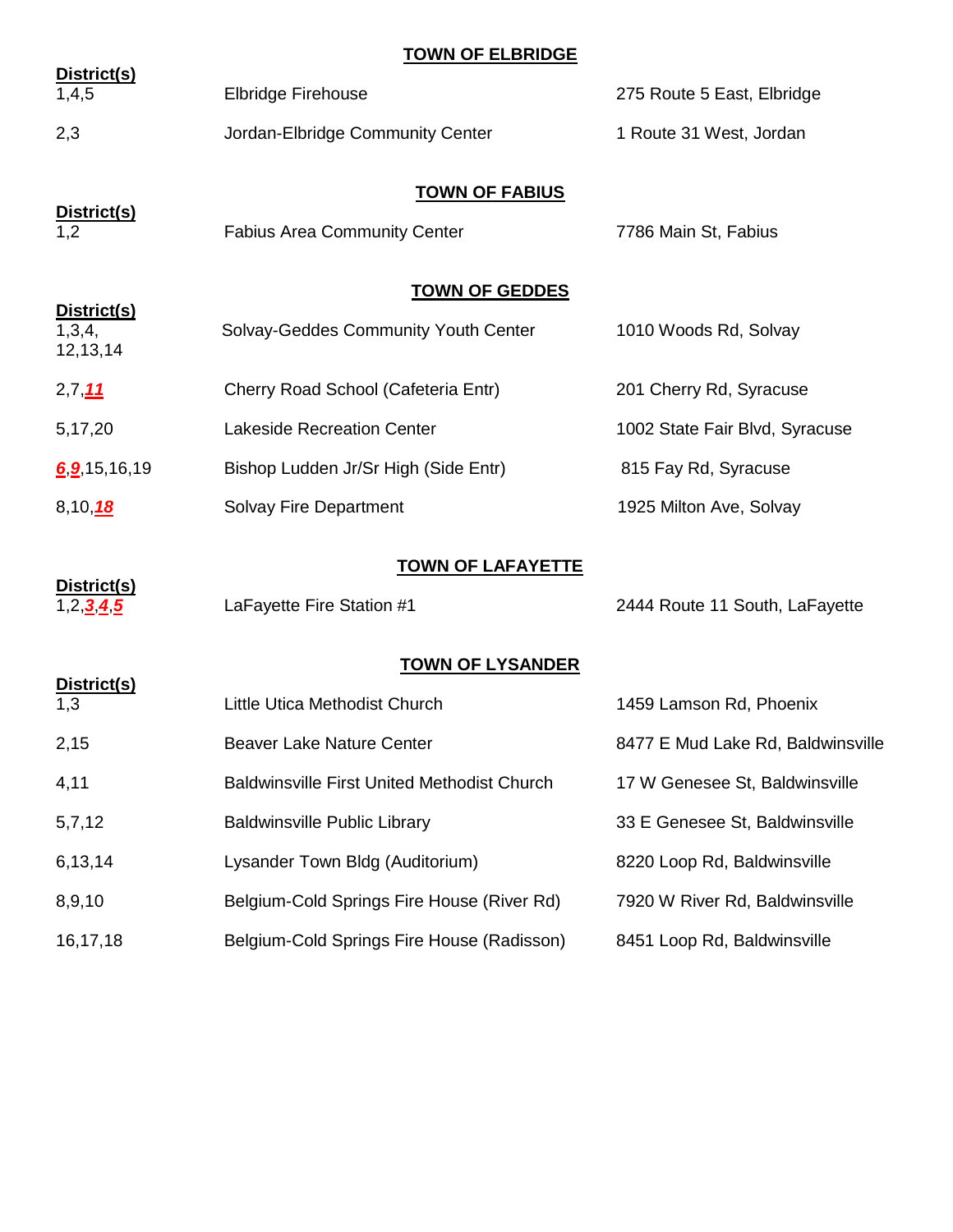# **TOWN OF MANLIUS**

| District(s)<br>1,10,15 | East Syracuse-Minoa High School<br>(Phys Ed Lobby)          | 6400 Fremont Rd, E Syracuse       |
|------------------------|-------------------------------------------------------------|-----------------------------------|
| 2,3,16                 | <b>Pine Grove Middle School</b>                             | 101 Spartan Way, E Syracuse       |
| 4,6,7,22               | <b>Fayetteville Free Library</b>                            | 300 Orchard St, Fayetteville      |
| 5,21                   | <b>Manlius Town Hall</b>                                    | 301 Brooklea Dr, Fayetteville     |
| 8, 11, 12, 17          | <b>Immaculate Conception Church</b>                         | 400 Salt Springs Rd, Fayetteville |
| 9,19,24                | St. Mary's Parish Center                                    | 600 N Main St, Minoa              |
| 13,29                  | Minoa Municipal Building                                    | 240 N Main St, Minoa              |
| 14, 18, 20, 23, 25     | <b>Manlius Village Centre</b>                               | One Arkie Albanese Ave, Manlius   |
| 26,33, Pom 4           | Eastern Hills Bible Church (Studio Rm)                      | 4600 Enders Rd, Manlius           |
| 27,30                  | F-M Senior High School                                      | 8201 E Seneca Tpke, Manlius       |
| 28                     | <b>Promise Land Church</b>                                  | 100 Eisenhower Ave, E Syracuse    |
| 31,32                  | Eagle Hill Middle School                                    | 4645 Enders Rd, Manlius           |
|                        | <b>TOWN OF MARCELLUS</b>                                    |                                   |
| District(s)            |                                                             |                                   |
| 1,2,5,6                | <b>Marcellus Fire House</b>                                 | 4242 Slate Hill Rd, Marcellus     |
| 3,4                    | Marcellus High School (Auditorium Side Entr)                | 1 Mustang Hill, Marcellus         |
|                        | <b>TOWN OF ONONDAGA</b>                                     |                                   |
| District(s)<br>1,10    | South Onondaga Fire Dept                                    | 3130 Cedarvale Rd, Nedrow         |
| 2,17                   | Grace Assembly of God                                       | 4220 Fay Rd, Syracuse             |
| 3, <u>9 11</u> , 19    | St Michael and St Peter Church (Basement)                   | 4791 W Seneca Tpke, Syracuse      |
| 4,8                    | <b>Nedrow Volunteer Fire Dept</b>                           | 6505 S Salina St, Nedrow          |
| 5                      | Southwood Fire Department                                   | 4581 Grace Place, Jamesville      |
| 6,7                    | <b>Howlett Hill Fire Dept</b>                               | 3384 Howlett Hill Rd, Syracuse    |
| 12,18                  | Westhill High School (Grand Ave Entr)<br>(Auditorium Lobby) | 4501 Onondaga Blvd, Syracuse      |
| 13,15                  | Onondaga Town Hall                                          | 5020 Ball Rd, Syracuse            |
| 14,16                  | OCC Mulroy Hall (1 <sup>st</sup> Flr)                       | 4926 Onondaga Rd, Syracuse        |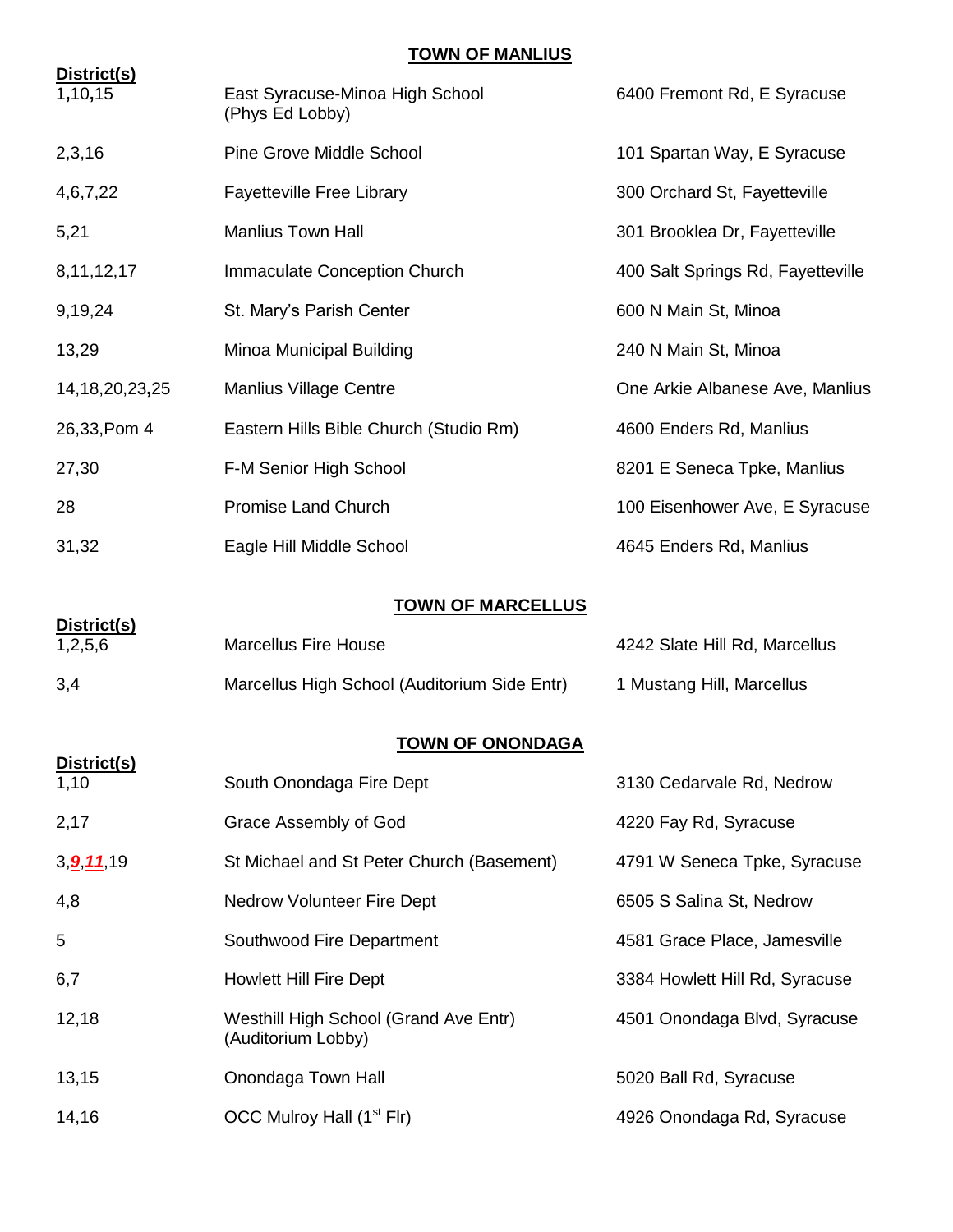#### **TOWN OF OTISCO**

| District(s)          |                                                            |                                 |
|----------------------|------------------------------------------------------------|---------------------------------|
| 1,2                  | <b>Otisco Town Hall</b>                                    | 1924 Barker St, Tully           |
|                      | <b>TOWN OF POMPEY</b>                                      |                                 |
| District(s)<br>1,2   | Pompey Hill Fire Dept<br>(Accessible Entr from Henneberry) | 7407 Academy St, Pompey         |
| 3,6                  | Pompey Town Hall                                           | 8354 Route 20, Manlius          |
| 4, Man 26, 33        | Eastern Hills Bible Church (Studio Rm)                     | 4600 Enders Rd, Manlius         |
| 5                    | Delphi Falls Fire Dept                                     | 2260 Oran Delphi Rd, Manlius    |
|                      | <b>TOWN OF SALINA</b>                                      |                                 |
| District(s)          |                                                            |                                 |
| 1,24                 | Liverpool Christian Church                                 | 2021 Cold Springs Rd, Liverpool |
| 2, 15, 16, 17, 21    | Mattydale Fire Dept                                        | 173 E Molloy Rd, Mattydale      |
| 3,4                  | Liverpool Village Hall                                     | 310 Sycamore St, Liverpool      |
| 5, 12, 13, 30        | Donlin Drive Elementary School                             | 299 Donlin Dr, Liverpool        |
| 6,22                 | Liverpool Library                                          | 310 Tulip St, Liverpool         |
| 7,8,9,11,29          | Ramada by Wyndham* (aka Holiday Inn)<br>*name change only  | 441 Electronics Pkwy, Liverpool |
| 10,20,27,28          | Salina Town Hall                                           | 201 School Rd, Liverpool        |
| 14                   | Elmcrest School (Rear Entr-Gym)                            | 350 Woods Path Rd, Liverpool    |
| 18,19                | Salina Free Library                                        | 100 Belmont St, Mattydale       |
| 23,25,26             | St. Daniel's School Bldg (Gym)                             | 3020 Court St, Syracuse         |
|                      |                                                            |                                 |
|                      | <b>TOWN OF SKANEATELES</b>                                 |                                 |
| District(s)<br>1,2,3 | <b>Skaneateles Fire Dept</b>                               | 77 W Genesee St, Skaneateles    |
|                      |                                                            |                                 |

4,7,8 Skaneateles Presbyterian Church 97 E Genesee St, Skaneateles 5,6 Mottville Fire Dept 4149 Frost St, Mottville

# **TOWN OF SPAFFORD**

| District(s) |
|-------------|
|             |

1,2 Spafford Town Hall 1984 Route 174, Skaneateles